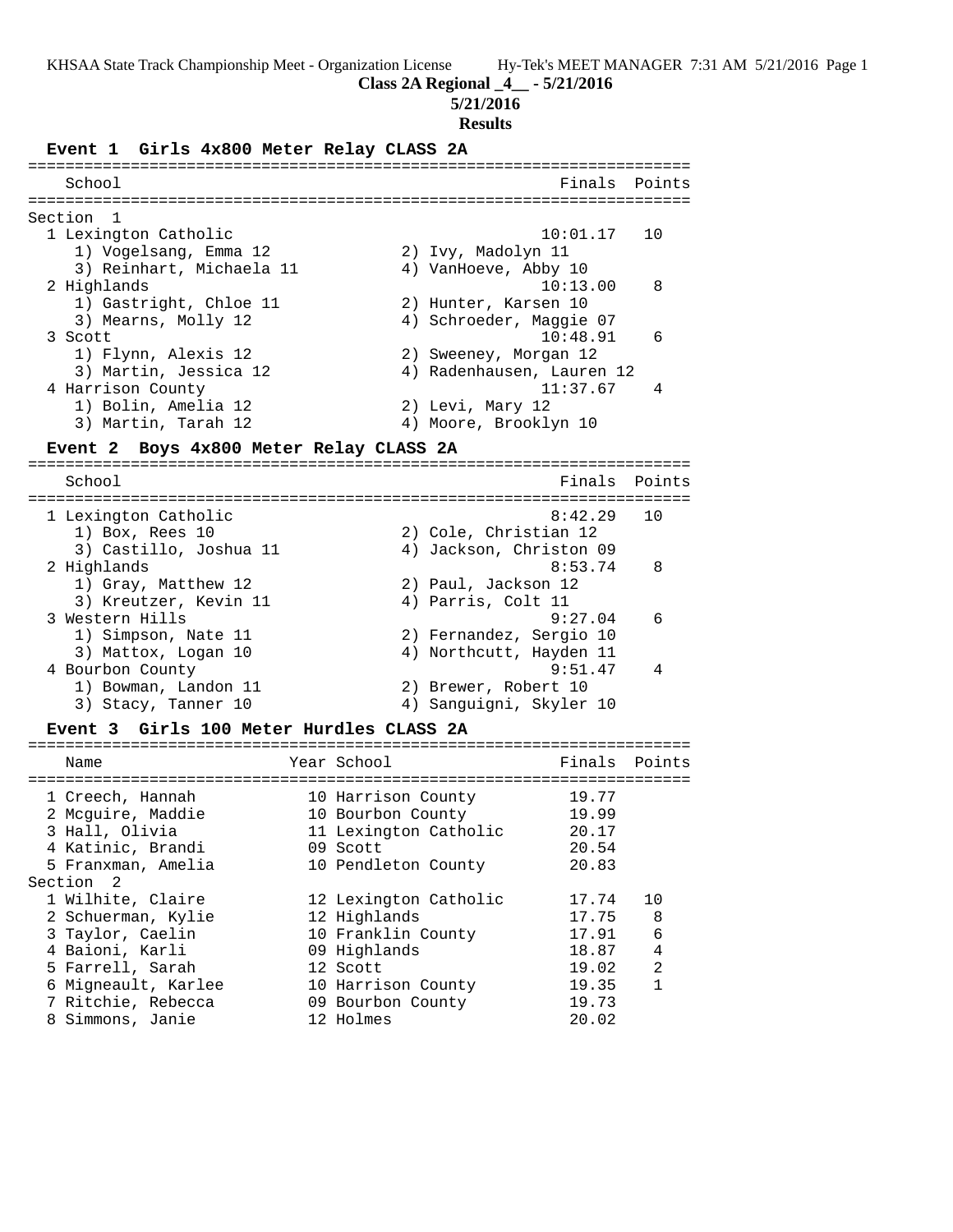**Class 2A Regional \_4\_\_ - 5/21/2016**

**5/21/2016**

## **Results**

# **Event 4 Boys 110 Meter Hurdles CLASS 2A**

|         | ============                            |  |                       |        |                |
|---------|-----------------------------------------|--|-----------------------|--------|----------------|
|         | Name                                    |  | Year School           | Finals | Points         |
| Section |                                         |  |                       |        |                |
|         | 1                                       |  |                       | 16.67  |                |
|         | 1 Hoarston, Jake                        |  | 11 Highlands          |        | 10             |
|         | 2 Harless, Austin                       |  | 11 Harrison County    | 16.95  | 8              |
|         | 3 Buckler, Chuckie                      |  | 11 Highlands          | 17.45  | 6              |
|         | 4 Craig, Daniel                         |  | 10 Harrison County    | 18.54  | 4              |
|         | 5 McCoy, Alonzo                         |  | 11 Franklin County    | 19.12  | 2              |
|         | Event 5 Girls 100 Meter Dash CLASS 2A   |  |                       |        |                |
|         | Name                                    |  | Year School           | Finals | Points         |
|         |                                         |  |                       |        |                |
|         | 1 Kallemeyer, Holly                     |  | 12 Scott              | 14.09  |                |
|         | 2 Parris, Addie                         |  | 11 Highlands          | 14.34  |                |
|         | 3 Stallard, Tamia                       |  | 11 Western Hills      | 14.74  |                |
|         | 4 McCauley, Gema                        |  | 09 Harrison County    | 15.19  |                |
|         | 4 Franklin, Summer                      |  | 10 Harrison County    | 15.19  |                |
|         | 6 Childers, Summer                      |  | 12 Pendleton County   | 18.28  |                |
|         | Section<br>2                            |  |                       |        |                |
|         | 1 Jackson, Chynna                       |  | 10 Franklin County    | 13.06  | 10             |
|         | 2 Long, Rosemanie                       |  | 12 Highlands          | 13.31  | 8              |
|         | 3 Whitaker, Katelyn                     |  | 09 Bourbon County     | 13.45  | 6              |
|         | 4 Jazdzewski, Maya                      |  | 10 Lexington Catholic | 13.55  | 4              |
|         | 5 Secrist, Summer                       |  | 09 Scott              | 13.90  | 2              |
|         | 6 Mumphrey, Carrington                  |  | 09 Western Hills      | 13.99  | $\mathbf{1}$   |
|         | 7 Roe, Holli                            |  | 11 Bourbon County     | 14.23  |                |
|         | 8 Adaniel, Ayanna                       |  | 11 Lexington Catholic | 14.68  |                |
|         | 9 Baxter, Anna                          |  | 09 Pendleton County   | 15.14  |                |
|         | Boys 100 Meter Dash CLASS 2A<br>Event 6 |  |                       |        |                |
|         | Name                                    |  | Year School           | Finals | Points         |
|         |                                         |  |                       |        |                |
|         | Section <sub>1</sub>                    |  |                       |        |                |
|         | 1 Walker, Malcom                        |  | 11 Harrison County    | 12.05  | 1              |
|         | 2 Fleharty, Daniel                      |  | 12 Pendleton County   | 12.23  |                |
|         | 3 Spicer, Joseph                        |  | 10 Pendleton County   | 12.86  |                |
|         | 4 Ritchie, Camden                       |  | 08 Franklin County    | 14.97  |                |
|         | 5 Ottaway, Jackson                      |  | 09 Scott              | 15.61  |                |
|         | Section<br>2                            |  |                       |        |                |
|         | 1 Kendall, Nick                         |  | 12 Highlands          | 11.40  | 10             |
|         | 2 Green, D.J                            |  | 12 Western Hills      | 11.59  | 8              |
|         | 3 Veneman, Nick                         |  | 10 Highlands          | 11.81  | 6              |
|         | 4 Rios, Francisco                       |  | 10 Lexington Catholic | 11.95  | 4              |
|         | 5 Adams, Colby                          |  | 11 Harrison County    | 12.02  | $\overline{2}$ |
|         | 6 Marshall, Trent                       |  | 12 Lexington Catholic | 12.07  |                |
|         |                                         |  |                       | 12.25  |                |
|         | 7 Duncan, Johnathon                     |  | 11 Bourbon County     |        |                |
|         | 7 Robinson, Gage                        |  | 11 Bourbon County     | 12.25  |                |
|         | 9 Bell, Logan                           |  | 09 Western Hills      | 12.32  |                |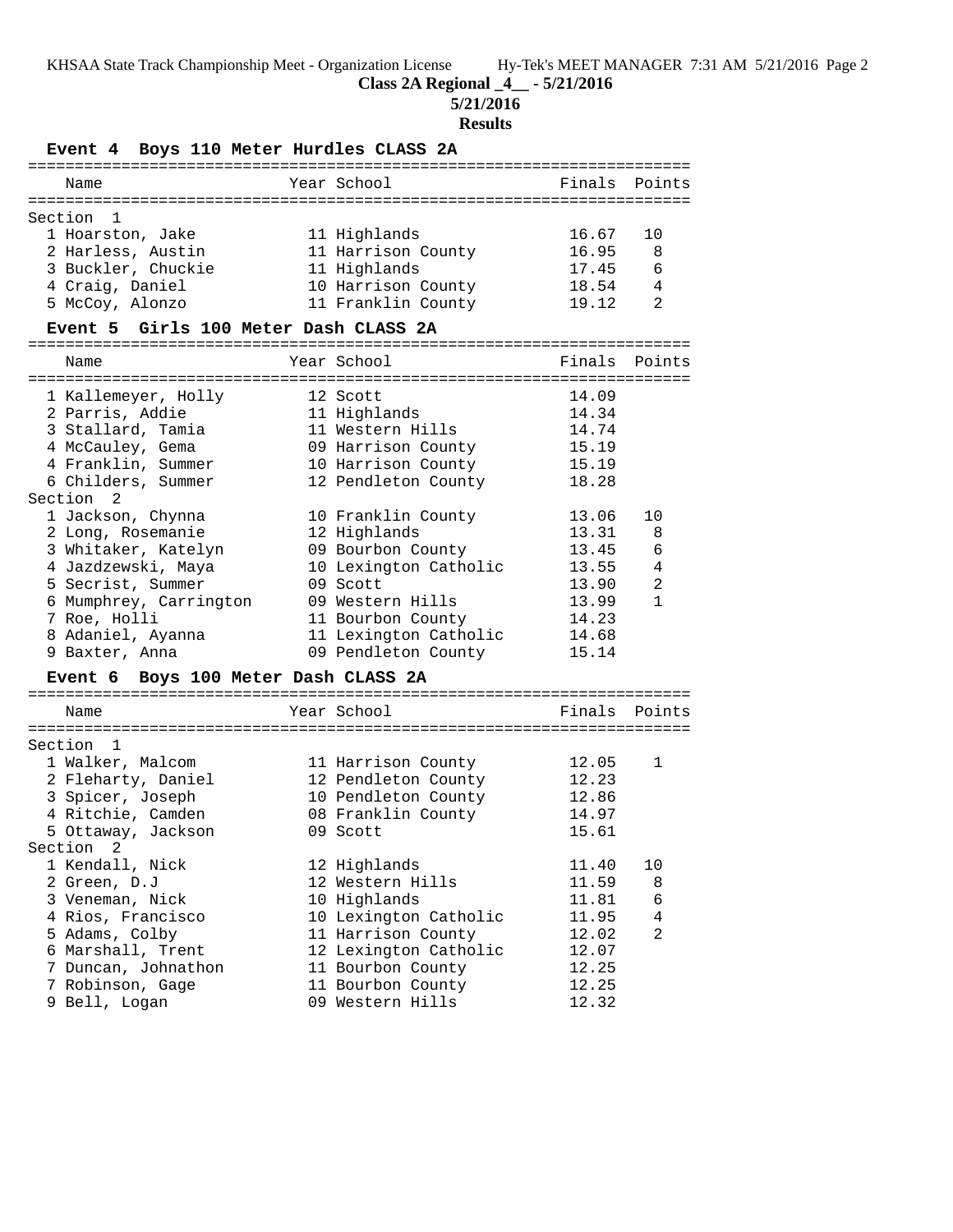**Class 2A Regional \_4\_\_ - 5/21/2016**

### **5/21/2016**

#### **Results**

#### **Event 7 Girls 4x200 Meter Relay CLASS 2A**

======================================================================= School **Finals** Points ======================================================================= Section 1 1 Highlands 1:50.34 10 1) Griffith, Beth Ann 11 2) Hartman, Hannah 09 3) Ossege, Sydney 11 (4) Steppe, Sophie 10 2 Lexington Catholic 1:52.45 8 1) Jazdzewski, Hannah 12 2) Boulanger, Charlotte 12 3) Morris, Dominique 11 4) Jazdzewski, Maya 10 3 Bourbon County 1:54.19 6 1) Sparks, Abby 10 2) Whitaker, Katelyn 09 3) Roe, Holli 11 (4) Evans, Millie 10 4 Harrison County 1:55.40 4 1) Bolin, Amelia 12 2) Creech, Haley 10 3) Creech, Hannah 10 4) Migneault, Karlee 10 5 Western Hills 1:57.11 2 1) Buchannan, Lucy 11 2) Taylor, Sadie 11 3) Orange, Caroline 10 4) Stallard, Tamia 11 6 Scott 2:04.99 1 1) Brown, Kirsten 11 2) Thornsburg, Brooke 10 3) Loftis, Hannah 10 4) Riegsecker, Alyssa 12 7 Holmes 2:07.52 1) Keith, Latavia 10  $\hspace{1.6cm}$  2) List, Anna 10 3) Long, Alaria 10 4) Simmons, Janie 12 **Event 8 Boys 4x200 Meter Relay CLASS 2A** ======================================================================= School **Finals Points** ======================================================================= 1 Highlands 1:33.62 10 1) Burke, Carter 11 2) Veneman, Nick 10 3) Kendall, Nick 12 4) Pulsfort, Jared 11 2 Holmes 1:35.46 8 1) Brumfield, Desean 12 2) Mincy, Shawndale 12 3) Hille, Seth 11 4) Hoskins, Jb 09 3 Harrison County 1:36.90 6 1) Adams, Colby 11 2) Hunt, Levi 11 3) Walker, Malcom 11 4) Klapheke, Jesse 12 4 Bourbon County 1:37.06 4 1) Whetstine, Tj 10 2) Robinson, Gage 11 3) Myers, Camarr 09 (4) Orcutt, Billy 12 5 Scott 1:49.08 2 1) Brown, Robert 11 2) Ottaway, Jackson 09 3) Kelsay, Jared 09 (4) Johnson, Jacob 11 -- Lexington Catholic DQ 1) Callahan, Clay 09 2) Smoot, Ray 10 3) Lamping, Greg 12 (4) Yackzan, David 12

### **Event 9 Girls 1600 Meter Run CLASS 2A**

======================================================================= Name **The Communist Points Points Points Points Points** Points Points Points Points Points Points Points Points Points Points Points Points Points Points Points Points Points Points Points Points Points Points Points Point ======================================================================= 1 Reinhart, Michaela 11 Lexington Catholic 5:09.86 10 2 Radenhausen, Lauren 12 Scott 5:25.76 8 3 Ossege, Lauren 12 Highlands 5:29.44 6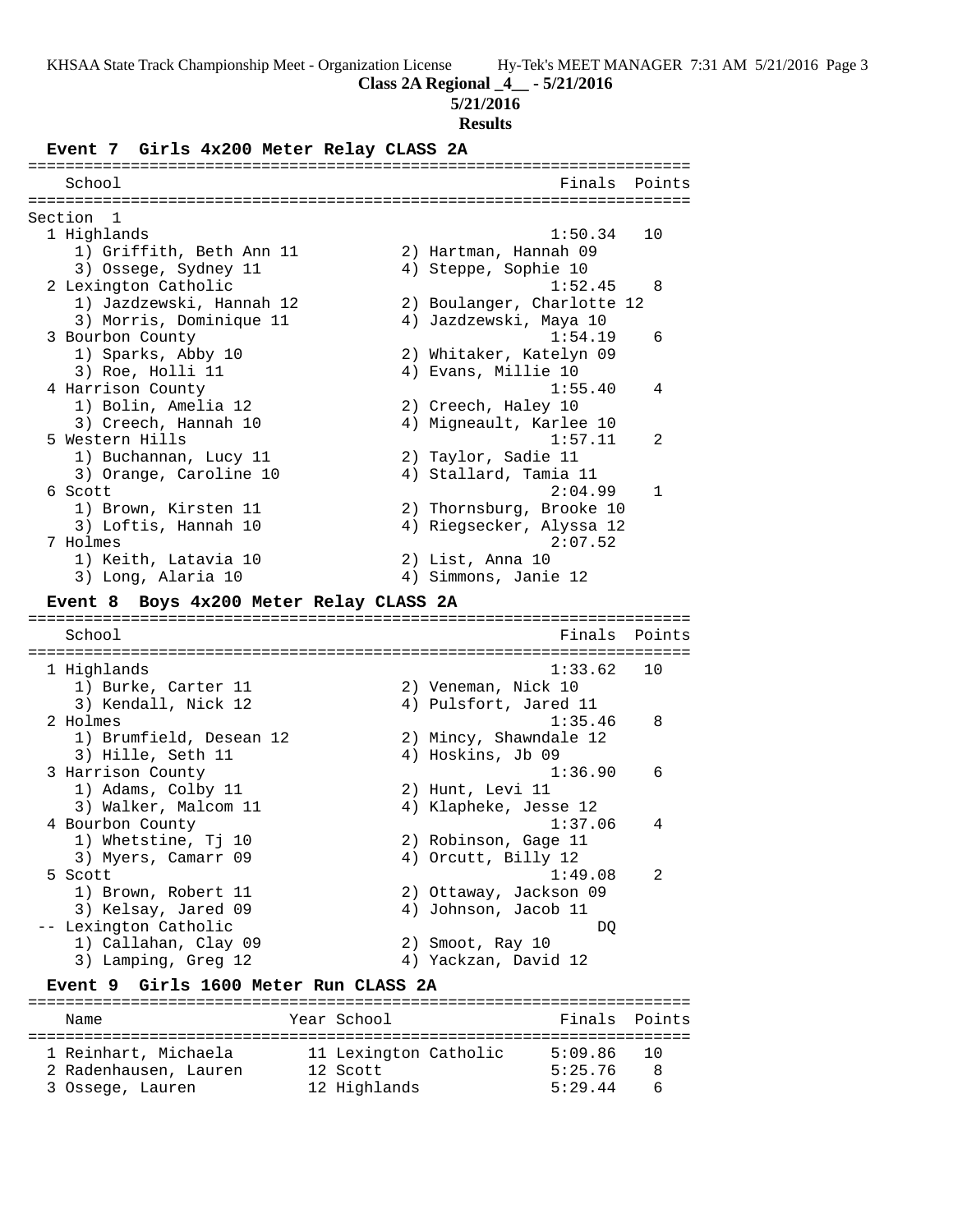**Class 2A Regional \_4\_\_ - 5/21/2016**

**5/21/2016**

#### **Results**

### **....Event 9 Girls 1600 Meter Run CLASS 2A**

| 4 Flynn, Alexis     | 12 Scott              | 5:39.79 | $\overline{4}$ |
|---------------------|-----------------------|---------|----------------|
| 5 Schroeder, Maggie | 07 Highlands          | 5:45.98 | - 2.           |
| 6 Lawhorn, Ashley   | 12 Franklin County    | 5:50.12 | $\overline{1}$ |
| 7 Tamariz, Ximena   | 07 Bourbon County     | 5:53.62 |                |
| 8 Cahill, Olivia    | 09 Lexington Catholic | 6:00.20 |                |
| 9 Perraut, Madison  | 07 Bourbon County     | 6:20.89 |                |

#### **Event 10 Boys 1600 Meter Run CLASS 2A**

=======================================================================

| Name                | Year School           | Finals  | Points         |
|---------------------|-----------------------|---------|----------------|
| 1 Carmen, Spencer   | 10 Lexington Catholic | 4:31.30 | 10             |
| 2 Stoeckel, Chris   | 12 Scott              | 4:36.22 | 8              |
| 3 Mearns, Geoffrey  | 12 Highlands          | 4:41.16 | 6              |
| 4 Beuger, Jacob     | 09 Lexington Catholic | 4:51.24 | 4              |
| 5 Mattox, Logan     | 10 Western Hills      | 4:55.05 | $\mathfrak{D}$ |
| 6 Long, Michael     | 12 Highlands          | 4:58.68 |                |
| 7 Simpson, Nate     | 11 Western Hills      | 5:02.92 |                |
| 8 Sanguigni, Skyler | 10 Bourbon County     | 5:18.65 |                |
| 9 Bowen, Brett      | 12 Pendleton County   | 5:20.97 |                |
| 10 Lyles, Noah      | 09 Franklin County    | 5:21.38 |                |
| 11 Jackson, Austin  | 10 Harrison County    | 5:41.56 |                |
| 12 Peoples, Samuel  | 08 Pendleton County   | 5:43.50 |                |
| 13 Morris, Thomas   | 09 Harrison County    | 5:59.71 |                |
| -- Brewer, Robert   | 10 Bourbon County     | DNF     |                |

#### **Event 11 Girls 4x100 Meter Relay CLASS 2A**

======================================================================= School **Finals** Points ======================================================================= 1 Highlands 52.15 10 1) Parris, Addie 11 2) Schuerman, Kylie 12 3) Long, Rosemanie 12 (4) Ossege, Sydney 11 2 Lexington Catholic 54.00 8 1) Adaniel, Ayanna 11 2) Boulanger, Charlotte 12 3) Brown, Bridget 12 4) Morris, Dominique 11 3 Bourbon County<br>
1) Sparks, Abby 10<br>
2) Ritchie, Rebecca 09<br>
3) Magnine Y 11, 12 1) Sparks, Abby 10 2) Ritchie, Rebecca 09 3) Mcguire, Maddie 10 (4) Evans, Millie 10 4 Scott 56.32 4 1) Secrist, Summer 09 2) Nienaber, Shae 09 3) Kallmeyer, Gabby 07 4) Kallemeyer, Holly 12 5 Holmes 57.22 2 1) Simmons, Janie 12 2) Keith, Latavia 10 3) List, Anna 10 (4) Long, Alaria 10 6 Harrison County 57.78 1 1) Moore, Brooklyn 10 2) Migneault, Karlee 10 3) Franklin, Summer 10 4) Fryman, Lexi 11 **Event 12 Boys 4x100 Meter Relay CLASS 2A** =======================================================================

School **Finals** Points ======================================================================= 1 Highlands 44.97 10<br>1) Hoarston, Jake 11 (2) Kendall, Nick 12 1) Hoarston, Jake 11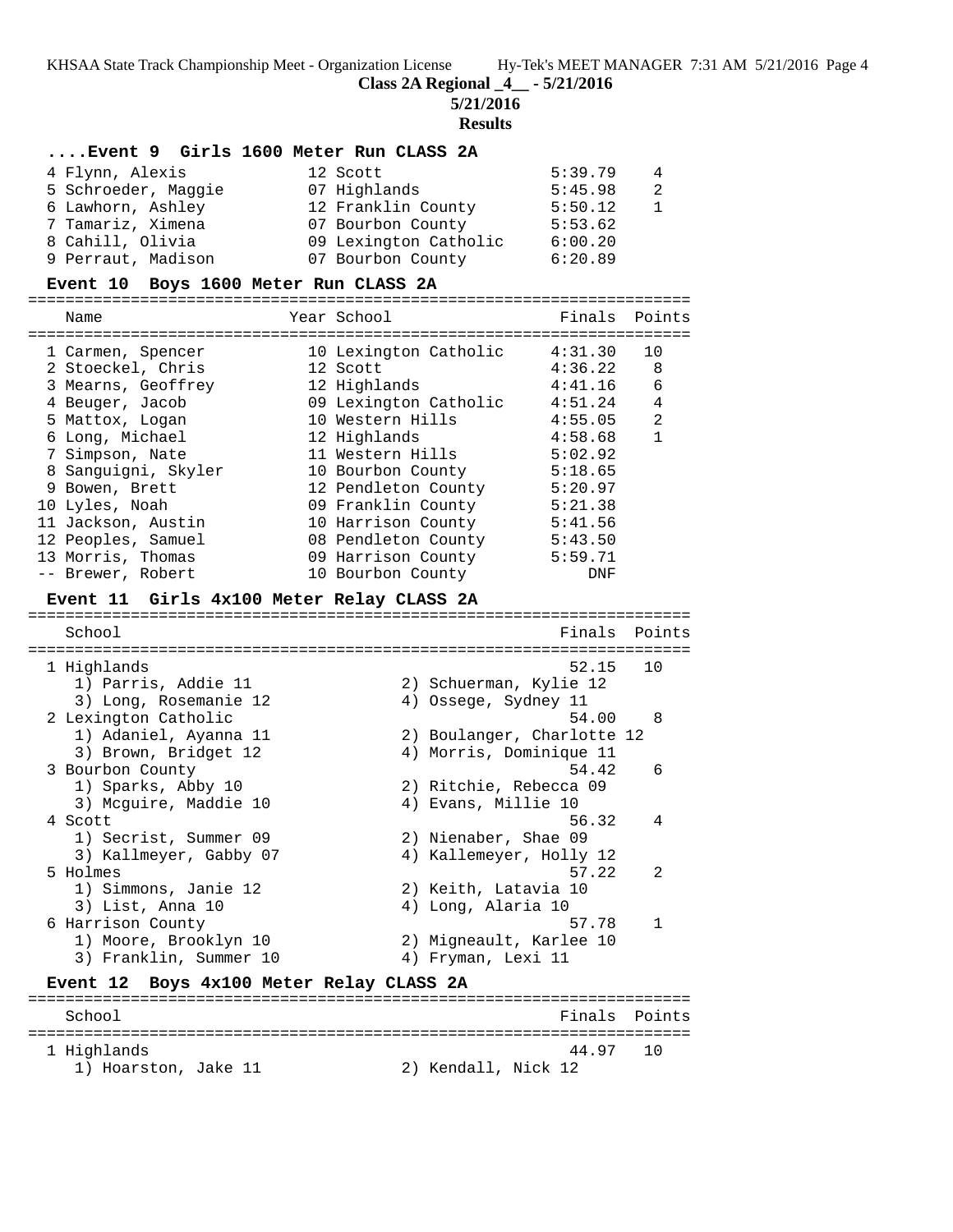**Class 2A Regional \_4\_\_ - 5/21/2016**

**5/21/2016**

## **Results**

## **....Event 12 Boys 4x100 Meter Relay CLASS 2A**

| 3) Burke, Carter 11     | 4) Zeigler, Ben 12        |                |
|-------------------------|---------------------------|----------------|
| 2 Holmes                | 46.22                     | 8              |
| 1) Brumfield, Desean 12 | 2) Hille, Seth 11         |                |
| 3) Mincy, Shawndale 12  | 4) Hoskins, Jb 09         |                |
| 3 Bourbon County        | 46.47                     | 6              |
| 1) Edwards, Kenton 10   | 2) Robinson, Gage 11      |                |
| 3) Duncan, Johnathon 11 | 4) Orcutt, Billy 12       |                |
| 4 Lexington Catholic    | 46.91                     | 4              |
| 1) Henderson, Patri 09  | 2) Smoot, Ray 10          |                |
| 3) Rowady, Davis 12     | 4) Callahan, Clay 09      |                |
| 5 Harrison County       | 46.92                     | $\mathfrak{D}$ |
| 1) Newby, kellen 12     | 2) Klapheke, Jesse 12     |                |
| 3) Walker, Malcom 11    | 4) Jackson, Tyler 11      |                |
| 6 Scott                 | 49.99                     | $\mathbf{1}$   |
| 1) Brown, Robert 11     | 2) Hegerty, Erik 12       |                |
| 3) Johnson, Jacob 11    | 4) Kelsay, Jared 09       |                |
| 7 Pendleton County      | 50.05                     |                |
| 1) Nordheim, Max 08     | 2) Richardson, Clayton 10 |                |
| 3) Baker, Cain 10       | 4) Fleharty, Daniel 12    |                |

### **Event 13 Girls 400 Meter Dash CLASS 2A**

| Name                 | Year School           | Finals Points |                |
|----------------------|-----------------------|---------------|----------------|
|                      |                       |               |                |
| 1 Griffith, Beth Ann | 11 Highlands          | 1:04.06       | 4              |
| 2 Martin, Tarah      | 12 Harrison County    | 1:07.20       |                |
| 3 Creech, Hannah     | 10 Harrison County    | 1:08.05       |                |
| 4 Riegsecker, Alyssa | 12 Scott              | 1:10.00       |                |
| 5 Loftis, Hannah     | 10 Scott              | 1:10.83       |                |
| Section 2            |                       |               |                |
| 1 Ivy, Madolyn       | 11 Lexington Catholic | 1:01.74       | 10             |
| 2 Steppe, Sophie     | 10 Highlands          | 1:01.81       | 8              |
| 3 Sparks, Abby       | 10 Bourbon County     | 1:03.64       | 6              |
| 4 Orange, Caroline   | 10 Western Hills      | 1:04.22       | $\mathfrak{D}$ |
| 5 Hall, Abby         | 08 Pendleton County   | 1:05.17       |                |
| 6 Jazdzewski, Hannah | 12 Lexington Catholic | 1:05.78       |                |
| 7 Buchannan, Lucy    | 11 Western Hills      | 1:05.79       |                |
| 8 Long, Alaria       | 10 Holmes             | 1:06.98       |                |

# **Event 14 Boys 400 Meter Dash CLASS 2A**

| Name               | Year School           | Finals Points |    |
|--------------------|-----------------------|---------------|----|
|                    |                       |               |    |
| 1 Myers, Camarr    | 09 Bourbon County     | 56.40         |    |
| 2 Nordheim, Max    | 08 Pendleton County   | 59.88         |    |
| 3 Simpson, Nate    | 11 Western Hills      | 1:00.44       |    |
| 4 Baker, Jacob     | 09 Pendleton County   | 1:02.33       |    |
| 5 Timmerding, Orry | 10 Holmes             | 1:19.52       |    |
| Section 3          |                       |               |    |
| 1 Pulsfort, Jared  | 11 Highlands          | 51.80         | 10 |
| 2 Mincy, Shawndale | 12 Holmes             | 51.82         | -8 |
| 3 Rios, Francisco  | 10 Lexington Catholic | 52.19         | 6  |
| 4 Veneman, Nick    | 10 Highlands          | 52.42         | 4  |
| 5 Marshall, Trent  | 12 Lexington Catholic | 52.87         | 2  |
| 6 Adams, Colby     | 11 Harrison County    | 53.73         |    |
|                    |                       |               |    |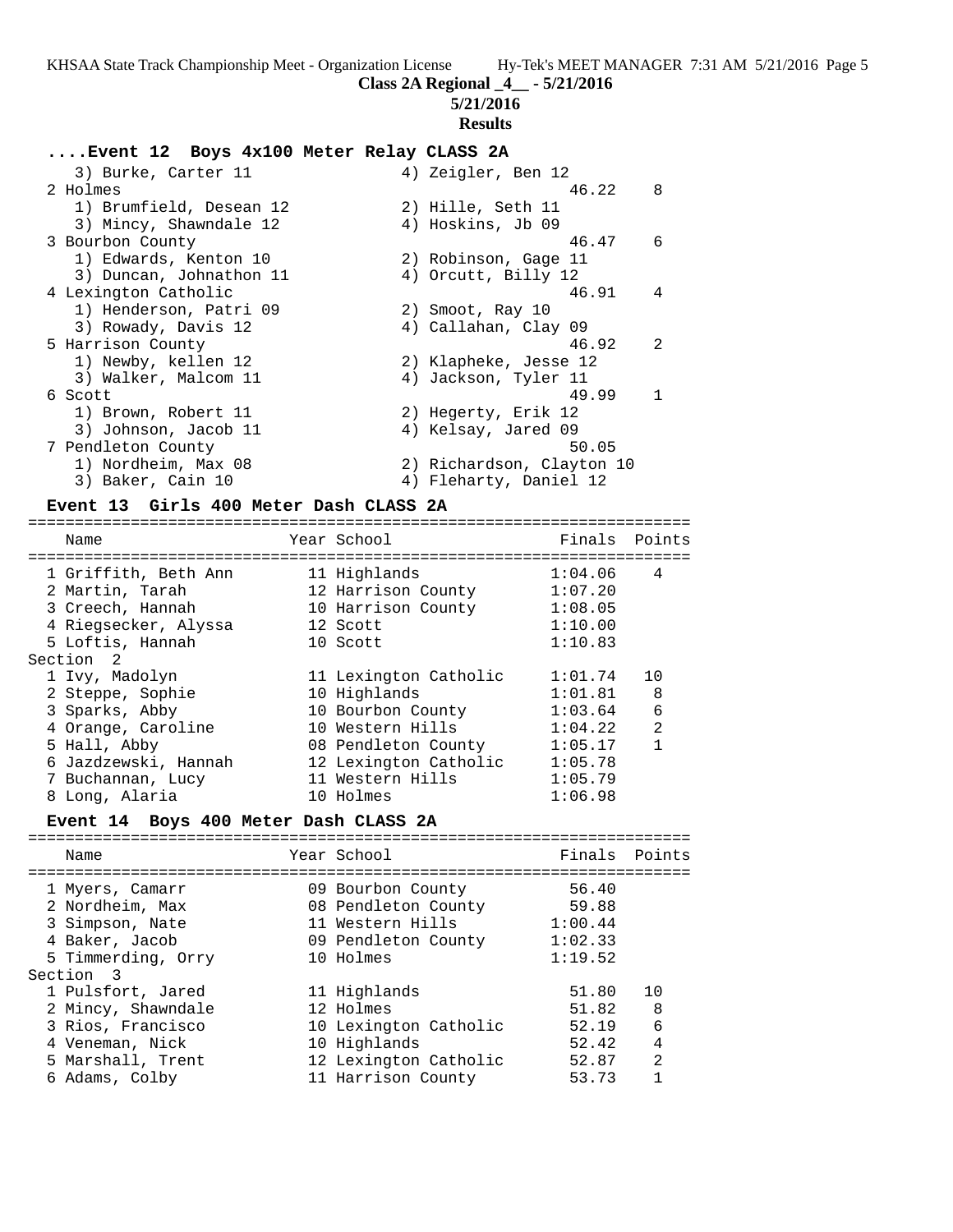**Class 2A Regional \_4\_\_ - 5/21/2016**

**5/21/2016**

# **Results**

| Event 14 Boys 400 Meter Dash CLASS 2A     |                             |                  |              |
|-------------------------------------------|-----------------------------|------------------|--------------|
| 7 Hunt, Levi                              | 11 Harrison County          | 56.61<br>1:04.27 |              |
| 8 Green, D.J                              | 12 Western Hills            |                  |              |
| Event 15 Girls 300 Meter Hurdles CLASS 2A |                             |                  |              |
| Name                                      | Year School                 | Finals           | Points       |
| Section 1                                 |                             |                  |              |
| 1 Thomas, Isabella                        | 10 Highlands                | 54.30            | $\mathbf{1}$ |
| 2 Baioni, Karli                           | 09 Highlands                | 56.74            |              |
| 3 Mcguire, Maddie                         | 10 Bourbon County           | 57.44            |              |
| 4 Katinic, Brandi                         | 09 Scott                    | 58.52            |              |
| 5 Franxman, Amelia                        | 10 Pendleton County 1:04.66 |                  |              |
| Section <sub>2</sub>                      |                             |                  |              |
| 1 Wilhite, Claire                         | 12 Lexington Catholic       | 49.83            | 10           |
| 2 Taylor, Caelin                          | 10 Franklin County          | 50.58            | 8            |
| 3 Mumphrey, Carrington                    | 09 Western Hills            | 51.56            | 6            |
| 4 Hall, Olivia                            | 11 Lexington Catholic       | 52.41            | 4            |
| 5 Creech, Haley                           | 10 Harrison County          | 52.43            | 2            |
| 6 Migneault, Karlee                       | 10 Harrison County          | 56.14            |              |
| 7 Farrell, Sarah                          | 12 Scott                    | 56.54            |              |
| 8 Simmons, Janie                          | 12 Holmes                   | 56.93            |              |
| Event 16 Boys 300 Meter Hurdles CLASS 2A  |                             |                  |              |
| Name                                      | Year School                 | Finals           | Points       |
| 1 Brumfield, Desean                       | 12 Holmes                   | 41.47            | 10           |
| 2 Hoarston, Jake                          | 11 Highlands                | 43.60            | 8            |
| 3 Buckler, Chuckie                        | 11 Highlands                | 44.78            | 6            |
| 4 Yackzan, David                          | 12 Lexington Catholic       | 45.54            | 4            |
| 5 Sherman, Ahmad                          | 10 Holmes                   | 46.75            | 2            |
| 6 McCoy, Alonzo                           | 11 Franklin County          | 47.81            | $\mathbf{1}$ |
| 7 Craig, Daniel                           | 10 Harrison County          | 48.41            |              |
| 8 Stephenson, Ben                         | 12 Scott                    | 51.89            |              |
| Event 17 Girls 800 Meter Run CLASS 2A     |                             |                  |              |
| Name                                      | Year School                 | Finals           | Points       |
|                                           |                             |                  |              |
| Section 1                                 |                             |                  |              |
| 1 Radenhausen, Lauren                     | 12 Scott                    | 2:25.15          | 10           |
| 2 Mearns, Molly                           | 12 Highlands                | 2:25.88          | 8            |
| 3 VanHoeve, Abby                          | 10 Lexington Catholic       | 2:27.87          | 6            |
| 4 Vogelsang, Emma                         | 12 Lexington Catholic       | 2:28.60          | 4            |
| 5 Hunter, Karsen                          | 10 Highlands                | 2:34.68          | 2            |
| 6 Lawhorn, Ashley                         | 12 Franklin County          | 2:36.19          | 1            |
| 7 Taylor, Sadie                           | 11 Western Hills            | 2:39.87          |              |
| 8 Levi, Mary                              | 12 Harrison County          | 2:42.47          |              |
| 9 Sweeney, Morgan                         | 12 Scott                    | 2:52.58          |              |
| 10 Ryan, Megan                            | 10 Holmes                   | 3:14.25          |              |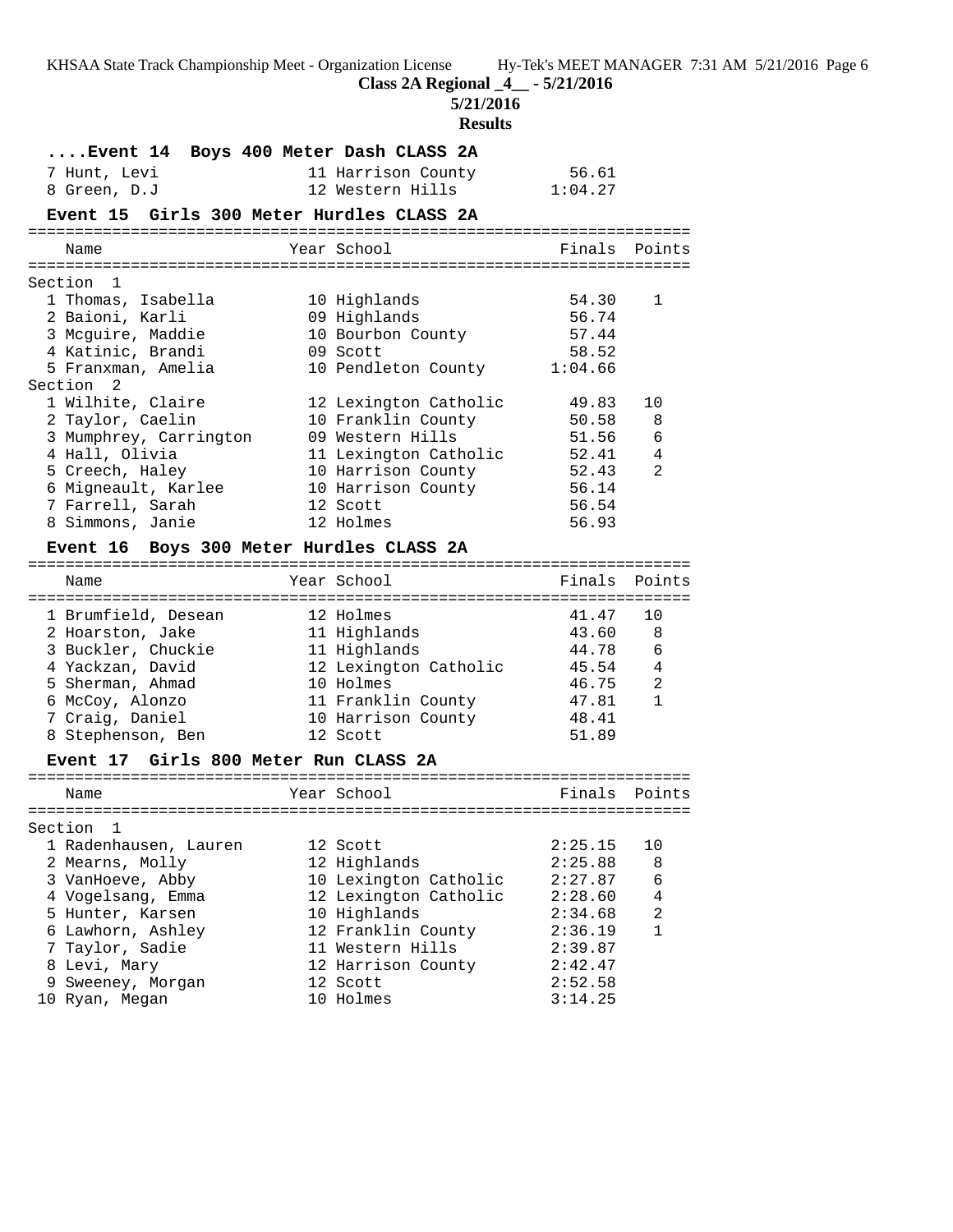**Class 2A Regional \_4\_\_ - 5/21/2016**

**5/21/2016**

# **Results**

**Event 18 Boys 800 Meter Run CLASS 2A**

| ============                                    |                                  |                    |                |
|-------------------------------------------------|----------------------------------|--------------------|----------------|
| Name                                            | Year School                      | Finals             | Points         |
|                                                 |                                  |                    |                |
| 1 Stoeckel, Chris                               | 12 Scott                         | 2:00.70            | 10             |
| 2 Kreutzer, Kevin                               | 11 Highlands                     | 2:02.28            | 8              |
| 3 Gatewood, Mason                               | 10 Lexington Catholic            | 2:03.68            | 6              |
| 4 Box, Rees                                     | 10 Lexington Catholic            | 2:05.82            | 4              |
| 5 Gray, Matthew                                 | 12 Highlands                     | 2:11.91            | $\overline{a}$ |
| 6 Mattox, Logan                                 | 10 Western Hills                 | 2:14.04            | $\mathbf{1}$   |
| 7 Dearborn, Eric                                | 12 Holmes                        | 2:17.00            |                |
| 8 Northcutt, Hayden                             | 11 Western Hills                 | 2:17.64            |                |
| 9 Lyles, Noah                                   | 09 Franklin County               | 2:25.03            |                |
| 10 Bowen, Brett                                 | 12 Pendleton County              | 2:26.60            |                |
| 11 Tamariz, Kevin                               | 09 Bourbon County                | 2:33.77            |                |
| 12 Morris, Thomas<br>13 Peoples, Samuel         | 09 Harrison County               | 2:38.51            |                |
| 14 Snell, Collen                                | 08 Pendleton County<br>11 Scott  | 2:38.82<br>2:44.49 |                |
|                                                 |                                  |                    |                |
| Event 19 Girls 200 Meter Dash CLASS 2A          |                                  |                    |                |
|                                                 |                                  |                    |                |
| Name                                            | Year School                      | Finals             | Points         |
| 2<br>Section                                    |                                  |                    |                |
|                                                 | 12 Scott                         | 28.92              |                |
| 1 Kallemeyer, Holly<br>2 Hall, Abby             |                                  | 29.89              |                |
| 3 List, Anna                                    | 08 Pendleton County<br>10 Holmes | 30.58              |                |
| 4 Baxter, Anna                                  | 09 Pendleton County              | 31.48              |                |
| 5 Franklin, Summer                              | 10 Harrison County               | 31.56              |                |
| 6 Shrout, Courtney                              | 09 Harrison County               | 36.12              |                |
| Section 3                                       |                                  |                    |                |
| 1 Ossege, Sydney                                | 11 Highlands                     | 27.20              | 10             |
| 2 Whitaker, Katelyn                             | 09 Bourbon County                | 27.44              | 8              |
| 3 Steppe, Sophie                                | 10 Highlands                     | 27.48              | 6              |
| 4 Jazdzewski, Hannah                            | 12 Lexington Catholic            | 27.82              | $\overline{4}$ |
| 5 Jackson, Chynna                               | 10 Franklin County               | 27.84              | $\overline{2}$ |
| 6 Jazdzewski, Maya                              | 10 Lexington Catholic            | 28.02              | $\mathbf{1}$   |
| 7 Orange, Caroline                              | 10 Western Hills                 | 28.89              |                |
| 8 Mumphrey, Carrington                          | 09 Western Hills                 | 29.45              |                |
|                                                 |                                  |                    |                |
| Boys 200 Meter Dash CLASS 2A<br><b>Event 20</b> |                                  |                    |                |
| Name                                            | Year School                      | Finals             | Points         |
|                                                 |                                  |                    |                |
| Section<br>2                                    |                                  |                    |                |
| 1 Johnson, Hank                                 | 12 Highlands                     | 24.22              | 1              |
| 2 Bell, Logan                                   | 09 Western Hills                 | 24.62              |                |
| 3 Spicer, Joseph                                | 10 Pendleton County              | 26.13              |                |
| 4 Peterson, Andrew                              | 10 Pendleton County              | 26.95              |                |
| 5 Kinney, Davonte                               | 12 Harrison County               | 27.57              |                |
| 6 Ritchie, Camden                               | 08 Franklin County               | 31.65              |                |
| 7 Ottaway, Jackson                              | 09 Scott                         | 32.52              |                |
| -- Hoskins, Jb                                  | 09 Holmes                        | DQ.                |                |
| Section 3                                       |                                  |                    |                |
| 1 Kendall, Nick                                 | 12 Highlands                     | 23.09              | 10             |
| 2 Green, D.J                                    | 12 Western Hills                 | 23.49              | 8              |
| 3 Rios, Francisco                               | 10 Lexington Catholic            | 23.65              | 6              |
|                                                 |                                  |                    |                |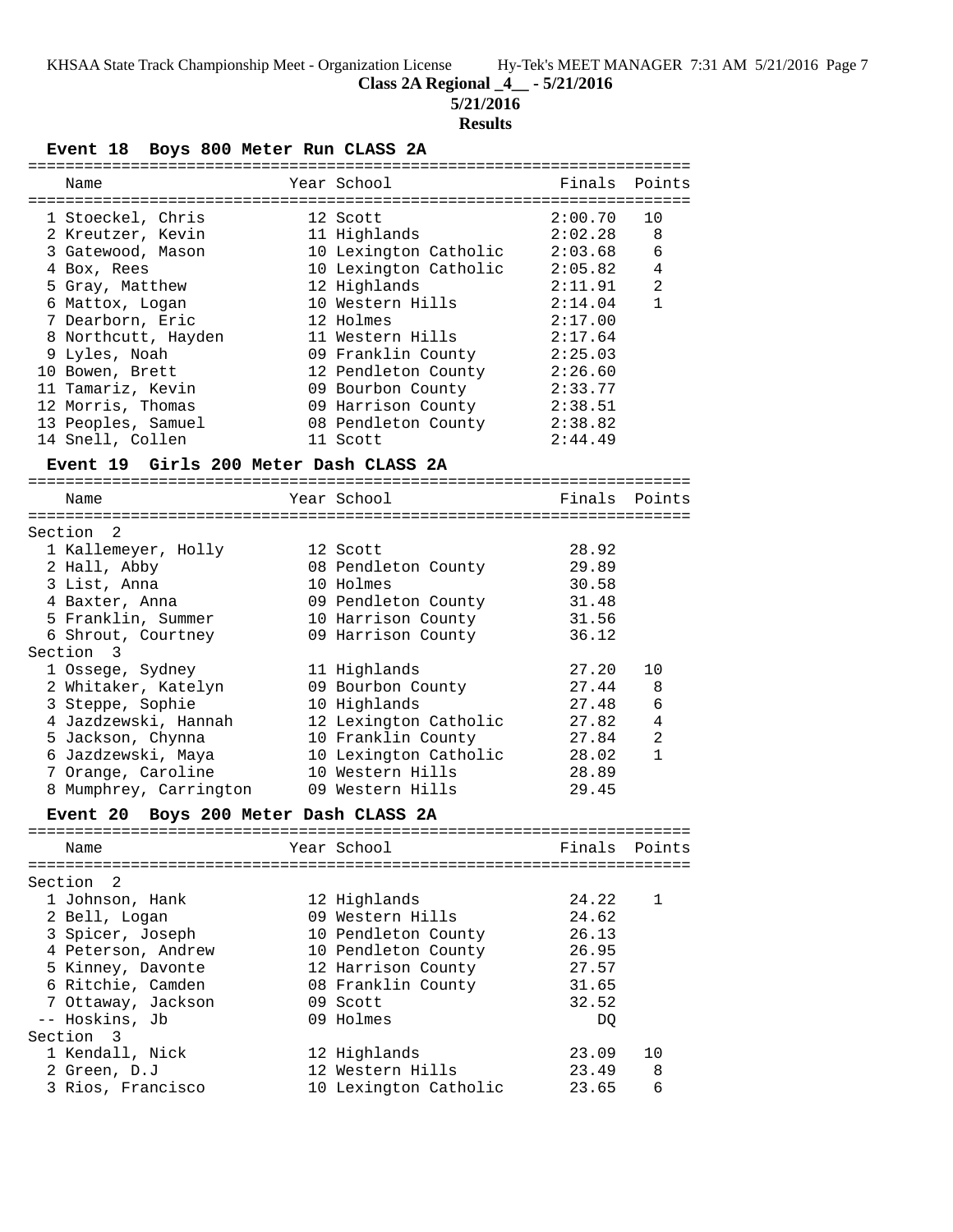**Class 2A Regional \_4\_\_ - 5/21/2016**

**5/21/2016**

**Results**

| Event 20 Boys 200 Meter Dash CLASS 2A     |                            |               |              |
|-------------------------------------------|----------------------------|---------------|--------------|
| 4 Marshall, Trent                         | 12 Lexington Catholic      | 23.93         | 4            |
| 5 Walker, Malcom                          | 11 Harrison County         | 24.13         | 2            |
| 6 Mincy, Shawndale                        | 12 Holmes                  | 24.33         |              |
| 7 Duncan, Johnathon                       | 11 Bourbon County          | 24.71         |              |
| -- Robinson, Gage                         | 11 Bourbon County          | DQ            |              |
| Event 21 Girls 3200 Meter Run CLASS 2A    |                            |               |              |
| Name                                      | Year School                | Finals Points |              |
|                                           |                            |               |              |
| Section 1                                 |                            |               |              |
| 1 Reinhart, Michaela                      | 11 Lexington Catholic      | 10:58.24      | 10           |
| 2 Gastright, Chloe                        | 11 Highlands               | 12:00.48      | 8            |
| 3 Flynn, Alexis                           | 12 Scott                   | 12:04.08      | 6            |
| 4 Ossege, Lauren                          | 12 Highlands               | 12:10.28      | 4            |
| 5 Clements, Madeline                      | 10 Franklin County         | 12:48.56      | 2            |
| 6 Tamariz, Ximena                         | 07 Bourbon County          | 12:50.95      | $\mathbf{1}$ |
| 7 Martin, Jessica                         | 12 Scott                   | 13:10.26      |              |
| 8 Perraut, Madison                        | 07 Bourbon County          | 13:39.26      |              |
| 9 Cahill, Elise                           | 11 Lexington Catholic      | 14:32.28      |              |
| Event 22 Boys 3200 Meter Run CLASS 2A     |                            |               |              |
| Name                                      | Year School                | Finals Points |              |
| 1 Carmen, Spencer                         | 10 Lexington Catholic      | 10:06.19      | 10           |
| 2 Walker, Adam                            | 10 Lexington Catholic      | 10:08.46      | 8            |
| 3 Mearns, Geoffrey                        | 12 Highlands               | 10:09.59      | 6            |
| 4 Long, Michael                           | 12 Highlands               | 10:45.92 4    |              |
| 5 Fernandez, Sergio                       | 10 Western Hills           | 11:06.98      | 2            |
| 6 Blaine, Jaxon                           | 10 Western Hills           | 12:11.35      | $\mathbf{1}$ |
|                                           |                            |               |              |
| Event 23 Girls 4x400 Meter Relay CLASS 2A |                            |               |              |
| School                                    |                            | Finals        | Points       |
| 1 Lexington Catholic                      |                            | 4:12.76       | 10           |
| 1) Vogelsang, Emma 12                     | 2) Ivy, Madolyn 11         |               |              |
| 3) Jazdzewski, Hannah 12                  | 4) VanHoeve, Abby 10       |               |              |
| 2 Highlands                               |                            | 4:13.30 8     |              |
| 1) Mearns, Molly 12                       | 2) Griffith, Beth Ann 11   |               |              |
| 3) Ossege, Sydney 11                      | 4) Steppe, Sophie 10       |               |              |
| 3 Western Hills                           |                            | 4:24.13       | 6            |
| 1) Buchannan, Lucy 11                     | 2) Mumphrey, Carrington 09 |               |              |
| 3) Orange, Caroline 10                    | 4) Taylor, Sadie 11        |               |              |
| 4 Harrison County                         |                            | 4:25.01       | 4            |
| 1) Bolin, Amelia 12                       | 2) Levi, Mary 12           |               |              |
| 3) Martin, Tarah 12                       | 4) Creech, Hannah 10       |               |              |
| 5 Scott                                   |                            | 4:50.34       | 2            |
| 1) Radenhausen, Lauren 12                 | 2) Loftis, Hannah 10       |               |              |
| 3) Sweeney, Morgan 12                     | 4) Riegsecker, Alyssa 12   |               |              |
|                                           |                            |               |              |